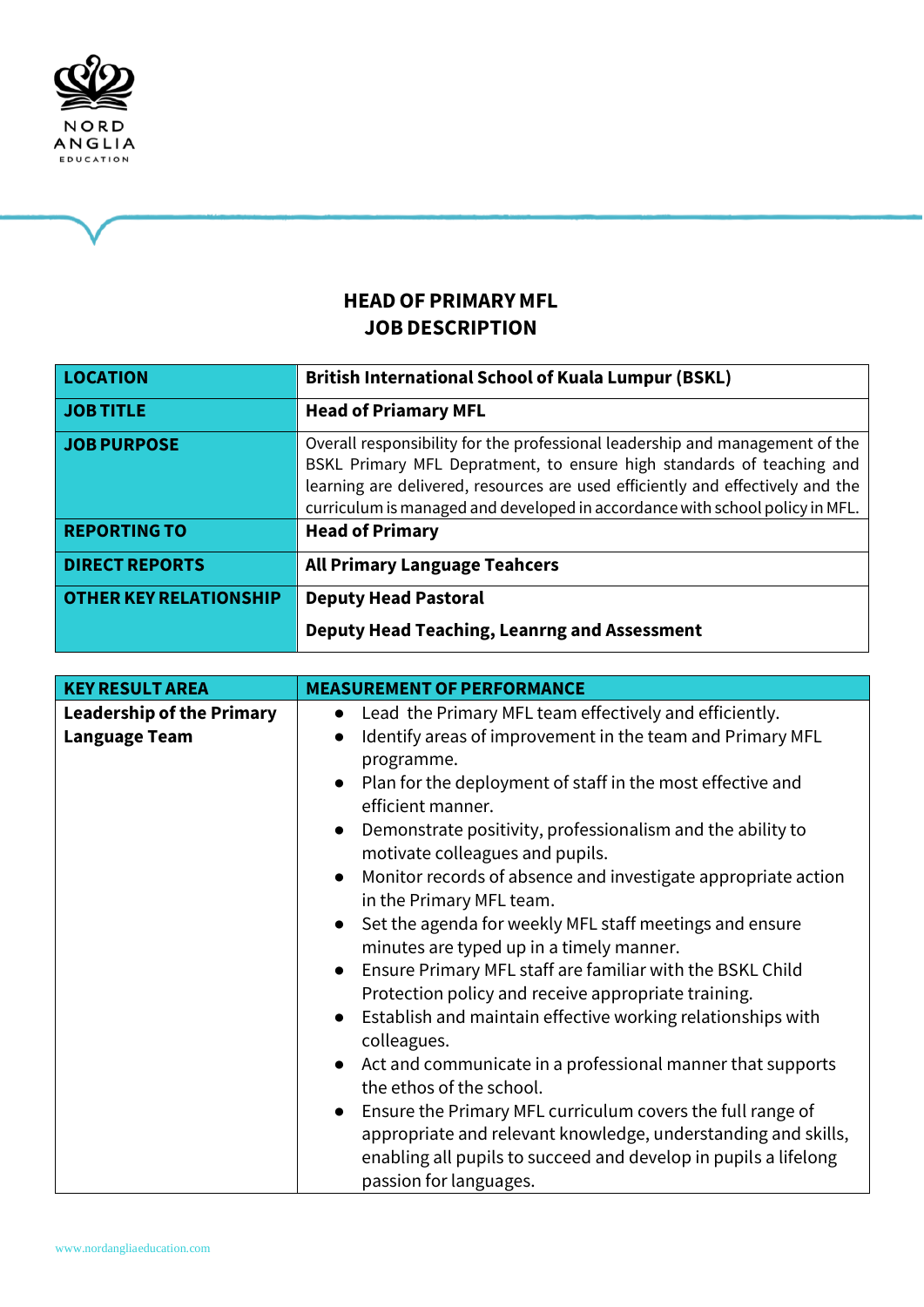

|                                                            | Ensure all members of the department understand, articulate<br>$\bullet$<br>and implement the core principles of the Primary MFL<br>curriculum.<br>Responsible for raising standards of attainment and levels of<br>progress.<br>Responsible for self-evaluation and strategic development.<br>Responsible for pupil wellbeing and their social, moral, spiritual<br>and cultural development.<br>Ensure that the school policies and strategies are embedded in<br>the departmental schemes of work and operational plans.                                                                                                                                                                                                                                                                                                                                                                                                           |
|------------------------------------------------------------|---------------------------------------------------------------------------------------------------------------------------------------------------------------------------------------------------------------------------------------------------------------------------------------------------------------------------------------------------------------------------------------------------------------------------------------------------------------------------------------------------------------------------------------------------------------------------------------------------------------------------------------------------------------------------------------------------------------------------------------------------------------------------------------------------------------------------------------------------------------------------------------------------------------------------------------|
| <b>Activities and Events</b>                               | Coordinate the running of the Spanish Assembly and Primary<br>$\bullet$<br>Languagl events throughout the year, and liaise with other<br>teaching and support staff to ensure those events run smoothly.<br>Manage, develop and to take direct responsibility for the<br>$\bullet$<br>provision of language curricular across the school, fostering<br>excellence in all that the department does.<br>Lead the provision and administration of a rich and varied<br>programme of extracurricular languages                                                                                                                                                                                                                                                                                                                                                                                                                            |
| <b>Budgets and Resources</b>                               | Identify resources needed to meet the needs of all language<br>$\bullet$<br>pupils and submit this in good time to the Finance Team (when<br>requested) and manage the confirmed budget throughout the<br>year.<br>Take responsibility for all Primary Language resources in the<br>school and ensure they are well maintained and fit for purpose.                                                                                                                                                                                                                                                                                                                                                                                                                                                                                                                                                                                   |
| <b>Public Relations and</b><br><b>Liaison with Parents</b> | Ensure informative and regular contact with the parents of<br>children who study languages<br>Ensure there is excellent communication with parents, children<br>and staff throughout the year groups from Nursery to Year 6.<br>Be the first point of contact for parental queries and enquiries<br>about language matters in the primary department.<br>Encourage and foster good lines of communication with parents<br>in relation to languages.<br>Develop links with other professionals, agencies, governors and<br>neighbouring schools.<br>Assist the Marketing Team in the promotion of the school.<br>Actively promote languages within the school community to<br>encourage pupils' interest in the subject area.<br>Contribute to the positive promotion and marketing of the<br>school in the local and wider community.<br>Promote the academic ethos and life of the school to parents<br>and visitors as appropriate. |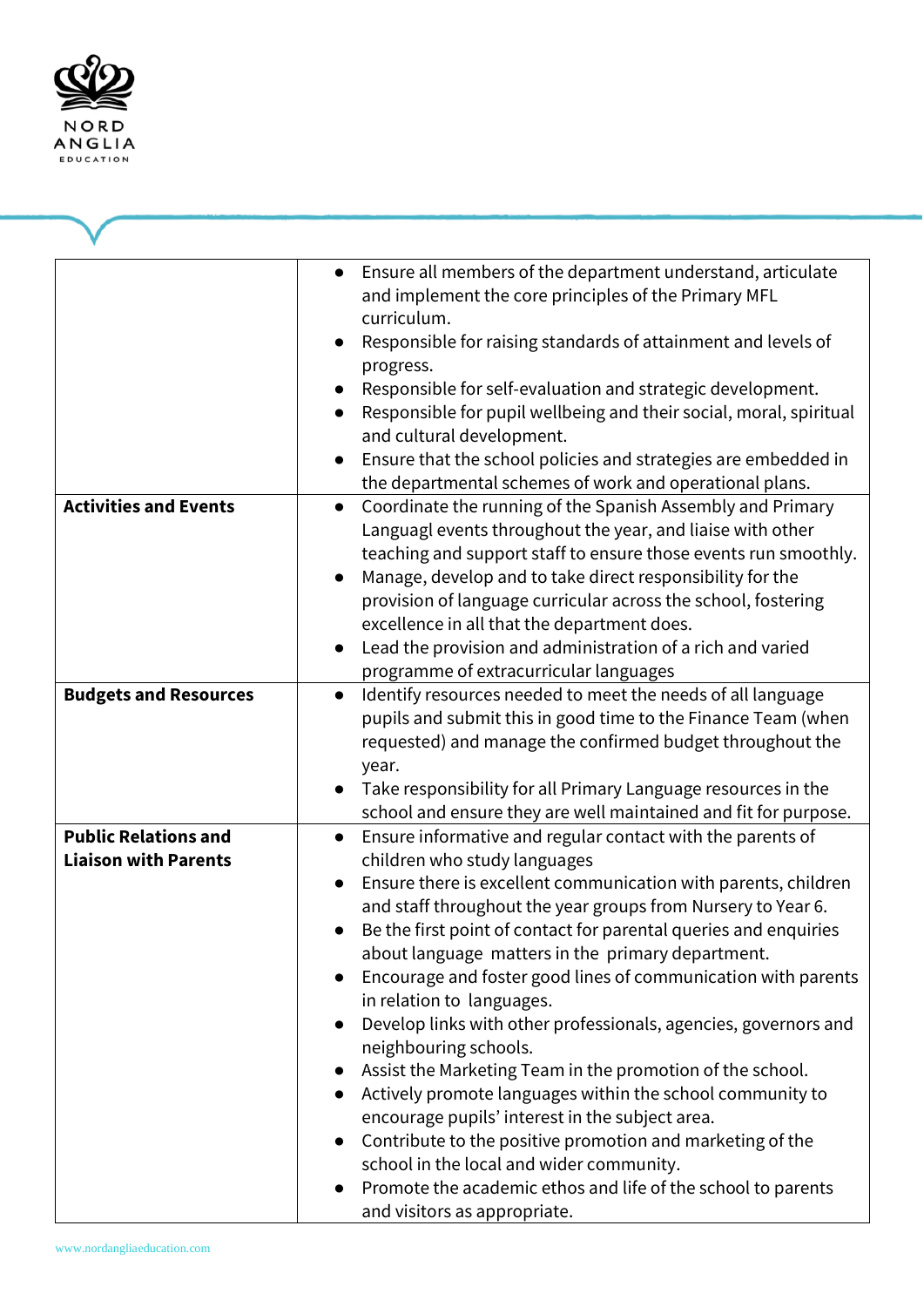

|                                                        | Compile and prepare events for any events related to languages<br>$\bullet$<br>in the school.                                                                                                                                                                                                                                                                                                                                                                                                                                                                                                                                                                                                                                                                                                                                                                                                                                                      |
|--------------------------------------------------------|----------------------------------------------------------------------------------------------------------------------------------------------------------------------------------------------------------------------------------------------------------------------------------------------------------------------------------------------------------------------------------------------------------------------------------------------------------------------------------------------------------------------------------------------------------------------------------------------------------------------------------------------------------------------------------------------------------------------------------------------------------------------------------------------------------------------------------------------------------------------------------------------------------------------------------------------------|
| <b>Wider Responsibilities</b>                          | Attend staff meetings and briefings and keep colleagues<br>informed of language matters.<br>Attend staff departmental meetings and other meetings as<br>required.<br>Attend INSET meetings and courses as required and directed by<br>the Head of Primary                                                                                                                                                                                                                                                                                                                                                                                                                                                                                                                                                                                                                                                                                          |
| <b>Professional and Personal</b><br><b>Development</b> | Provide training opportunities for language department staff via<br>$\bullet$<br>CPD.<br>Develop the use of IT within the department, consistent with the<br>school's IT strategy.<br>In line with school policy on performance management attend<br>performance review meetings; undertake appropriate and<br>agreed continuing professional development and act as team<br>leader for the performance management of MFL teaching staff.<br>Lead and manage the department, recruiting, inducting,<br>developing, motivating and appraising members to ensure that<br>they have clear expectations of their roles, and that high<br>performance standards are achieved and maintained.<br>Undertake Performance Reviews of all members of the<br>department.                                                                                                                                                                                      |
| <b>Recording and Assessment</b>                        | Develop understanding of learning needs and the importance of<br>$\bullet$<br>raising achievement for all pupils on an individual basis.<br>Manage our tracking system to ensure accurate and appropriate<br>feedback is given to the pupils and parents.<br>Collect and interpret assessment data and ensure each<br>individual pupil has clear guidance.<br>Maintain and enhance systems for identifying, assessing and<br>reviewing language teaching.<br>Update the Head of Primary on the effectiveness of the<br>provision of languages for all pupils.<br>Work with the Deputy Head and Learning Support staff to<br>monitor and support alternative assessment arrangements.<br>Keep parents and carers informed about their child's progress<br>through regular reports, PTCs and appropriate communication.<br>Ensure that individual pupil progress is regularly assessed,<br>recorded and reported and used to inform future teaching. |
| <b>Improvement Plan and</b><br><b>Policies</b>         | In consultation with the Deputy Head and other members of the<br>$\bullet$<br>Senior Leadership Team draw up and revise regularly the<br>following:                                                                                                                                                                                                                                                                                                                                                                                                                                                                                                                                                                                                                                                                                                                                                                                                |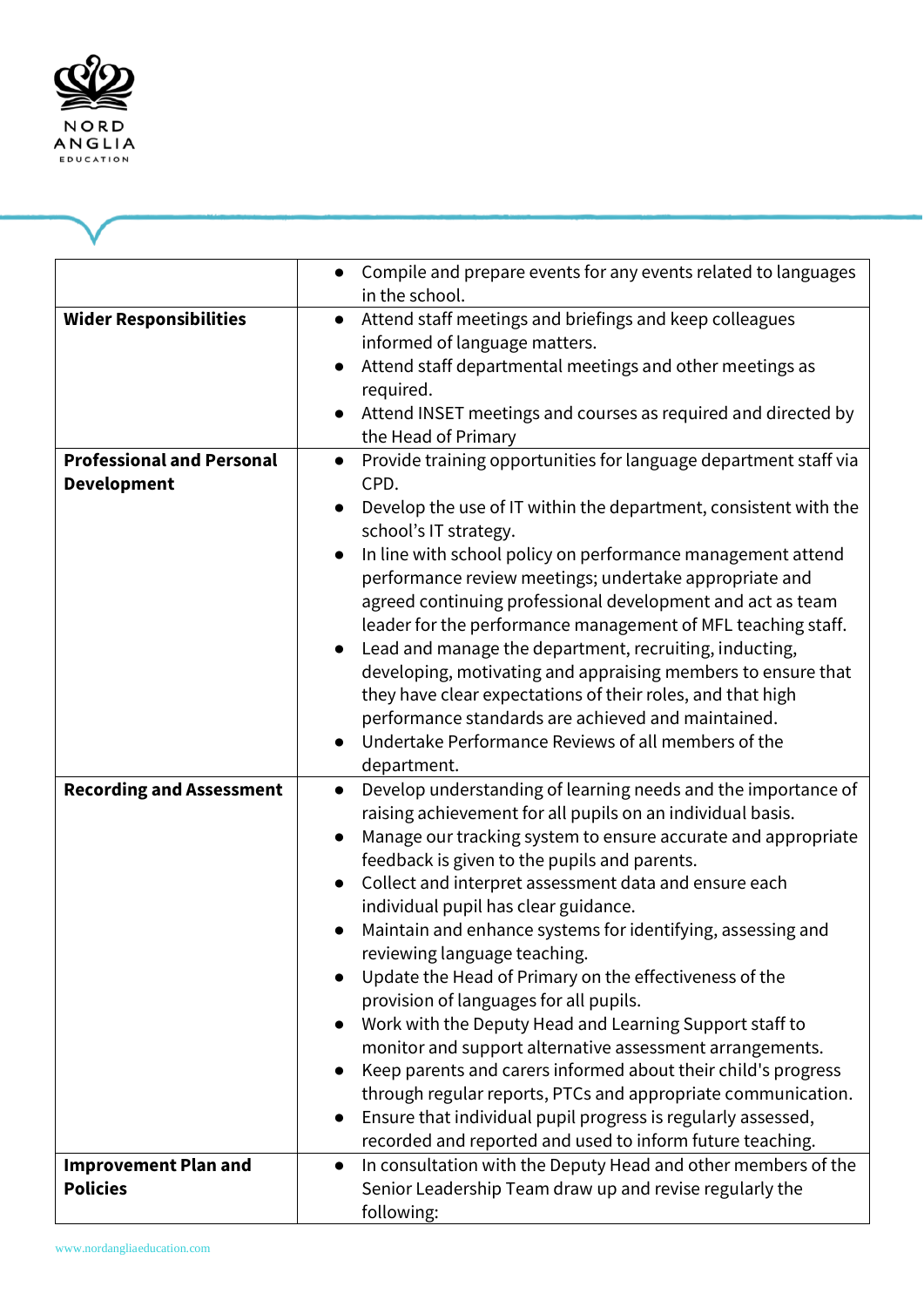

|                              | 1. A clear assessment policy for the identification of<br>pupils with additional support needs, for setting<br>and for the identification of gifted and talented.<br>2. An improvement plan for the Primary Languge<br>Department.<br>3. The Department Handbook<br>Ensure that school policies, strategies and values are embedded<br>in the departmental schemes of work.<br>Keep up to date with developments in the department's subject<br>areas and education in general to ensure that best practice is<br>adopted within the department.                                                                                                                                                                                                                                                                                                                                                                                                                                                                                                |
|------------------------------|-------------------------------------------------------------------------------------------------------------------------------------------------------------------------------------------------------------------------------------------------------------------------------------------------------------------------------------------------------------------------------------------------------------------------------------------------------------------------------------------------------------------------------------------------------------------------------------------------------------------------------------------------------------------------------------------------------------------------------------------------------------------------------------------------------------------------------------------------------------------------------------------------------------------------------------------------------------------------------------------------------------------------------------------------|
| <b>Teaching and Learning</b> | Teach (approximately 16 periods) and a share of supervisory<br>duties.<br>Support teachers in the identification of the most effective<br>teaching methods in language teaching<br>Monitor teaching and learning activities to ensure they meet the<br>needs of pupils giving a wide choice to ensure maximum<br>participation from Nursery to Year 6.<br>Liaise with Learning Support with respect to any specific<br>$\bullet$<br>Additional Support Needs issues or developments.<br>To contribute to departmental schemes of work<br>$\bullet$<br>To keep full records of attendance and achievement/progress of<br>$\bullet$<br>all pupils taught, including formative and summative<br>assessment.<br>To contribute towards the upkeep and updating of curriculum<br>resources.<br>To ensure appropriate course materials are available for pupils.<br>To ensure individual needs are met through appropriate use of<br>differentiation.<br>To take responsibility for classroom practice.<br>To promote use of IT across the curriculum. |
| <b>Safeguarding</b>          | Play an active role in the care, wellbeing and safeguarding of all<br>$\bullet$<br>students.<br>Ensure that pupils feel safe and secure within the school<br>environment.<br>Undertake child protection and safeguarding training relevant to<br>the role.<br>Ensure that all incidents (or concerns) and actions (including<br>communications) are logged onto CPOMs.<br>Develop and implement systems which encourage pupils to:<br>$\circ$ Be healthy                                                                                                                                                                                                                                                                                                                                                                                                                                                                                                                                                                                        |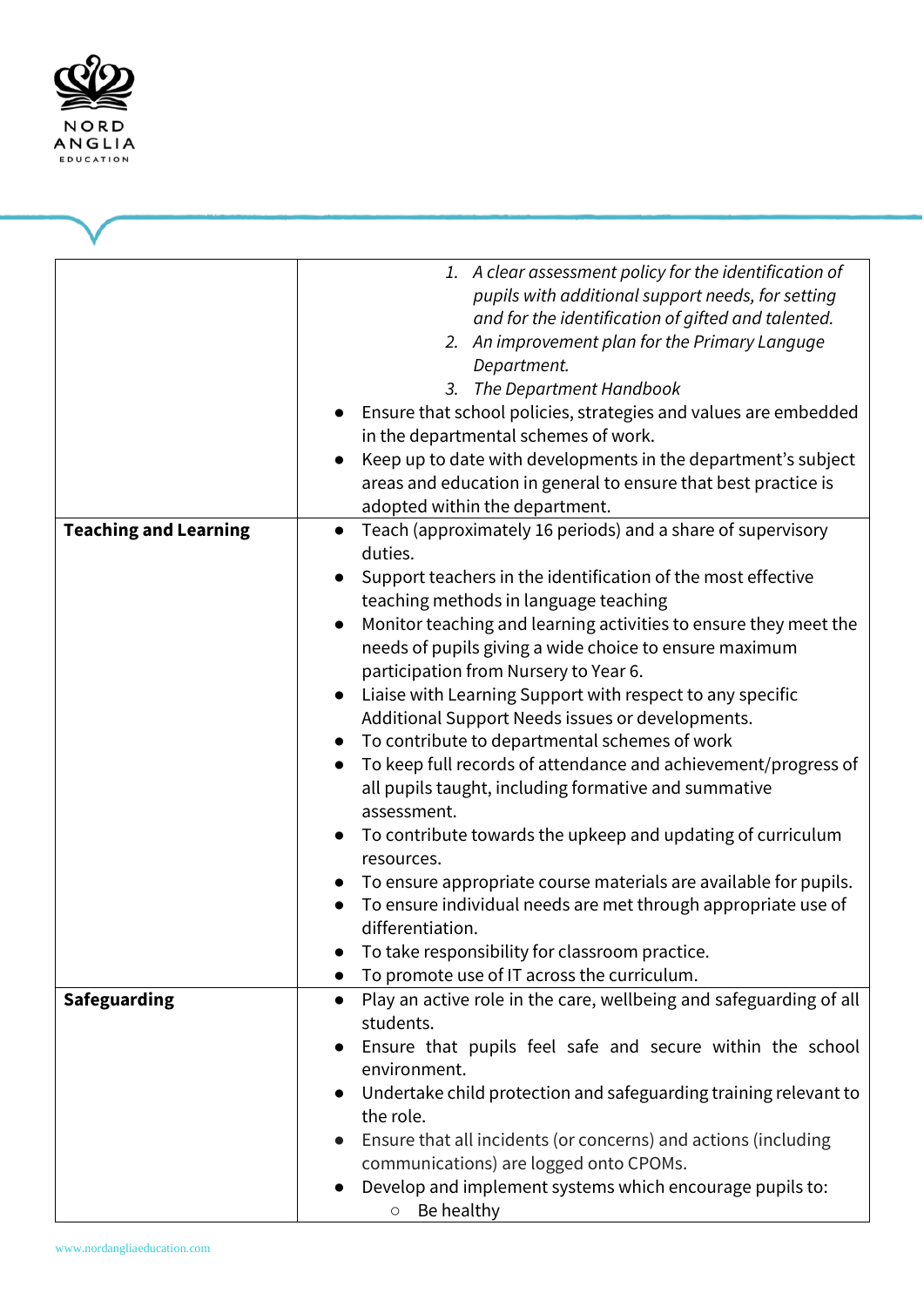

| <b>Other</b><br>general/administration                                                                                                                                                                                                                                                                                       | Stay safe<br>$\bigcirc$<br>Attend and enjoy The British International School Kuala<br>О<br>Lumpur<br>Make a positive contribution to the school and wider<br>$\circ$<br>community<br>Achieve academically<br>$\bigcirc$<br>○ Achieve economic well being<br>Develop and implement systems that support and provide pupils<br>with opportunities to seek help or advice from their peers or from<br>appropriate adults.<br>Proactively act on concerns, reporting immediately using the<br>relevant school procedures.<br>Contribute to safe and supportive school culture, climate and<br>environment.<br>Promote the standing of BSKL in the local community.<br>$\bullet$<br>Liaise with other members of the leadership team in order to<br>$\bullet$<br>promote consistent school culture and ethos.<br>Promote the standing of BSKL in the local community.<br>Always act in the best interest of the staff and students.<br>Support the school's ethos and aims.<br>Act in accordance with school policy and the school's<br>Professional Charter.<br>Other duties as directed by the Head of Secondary. |
|------------------------------------------------------------------------------------------------------------------------------------------------------------------------------------------------------------------------------------------------------------------------------------------------------------------------------|----------------------------------------------------------------------------------------------------------------------------------------------------------------------------------------------------------------------------------------------------------------------------------------------------------------------------------------------------------------------------------------------------------------------------------------------------------------------------------------------------------------------------------------------------------------------------------------------------------------------------------------------------------------------------------------------------------------------------------------------------------------------------------------------------------------------------------------------------------------------------------------------------------------------------------------------------------------------------------------------------------------------------------------------------------------------------------------------------------------|
|                                                                                                                                                                                                                                                                                                                              | <b>PERSONAL SPECIFICATIONS - Skills Knowledge and Experience</b>                                                                                                                                                                                                                                                                                                                                                                                                                                                                                                                                                                                                                                                                                                                                                                                                                                                                                                                                                                                                                                               |
| Ideally fluent in at least<br>٠<br>two other languages<br>other than English (one<br>being Spanish)<br>Integrate technology into   Essential<br>the classroom<br>experience to enhance<br>and extend the learning<br>of students<br>Successfully teach<br>students using<br>technology in a<br>virtual/hybrid<br>environment | Essential<br>Essential                                                                                                                                                                                                                                                                                                                                                                                                                                                                                                                                                                                                                                                                                                                                                                                                                                                                                                                                                                                                                                                                                         |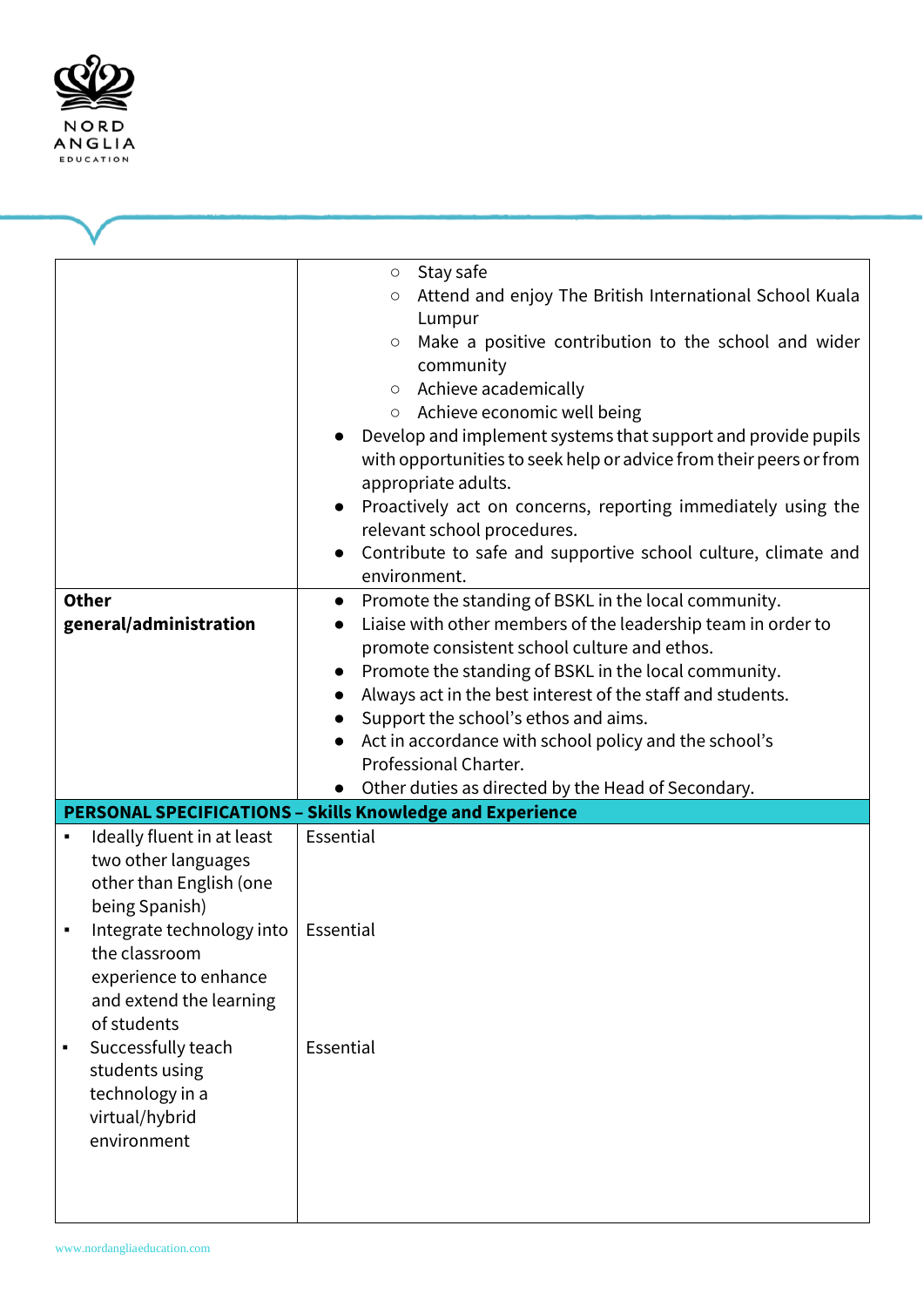

## **Personal Attributes**

The essential qualities of the candidate profile are educational passion, organisational excellence and a strong and effective leadership style. The successful candidate will be an experienced and capable teaching and learning leader who can anticipate and act on the changing needs of our school. SMT/SLT experience would be useful, but not essential for the right person. You will possess good judgement, and outstanding written and oral communication skills. You will possess the initiative, independence and flexibility to effect meaningful educational change. You will be able to demonstrate the following attributes:

- Excellent classroom practice.
- Be passionate about teaching and learning; be an advocate for excellence and a champion for all our pupils.
- Able to communicate what excellent teaching and learning is and enthuse teachers about our practice.
- Clear and empathetic communication skills.
- Able to develop effective systems that are understood and supported by all stakeholders.
- The gravitas to inspire confidence and respect in pupils, parents and staff.
- Experience in leading academic/ teaching and learning teams.
- Experience in leading successful pedagogical change in a whole school context.

#### **Other**

- Hold a current Enhanced Criminal Records Bureau Disclosure or equivalent for countries lived in outside of the UK.
- Compliance with visa requirements for working in [Location].
- A commitment to safeguarding and promoting the welfare of all pupils. And the willingness to undertake appropriate child protection training when required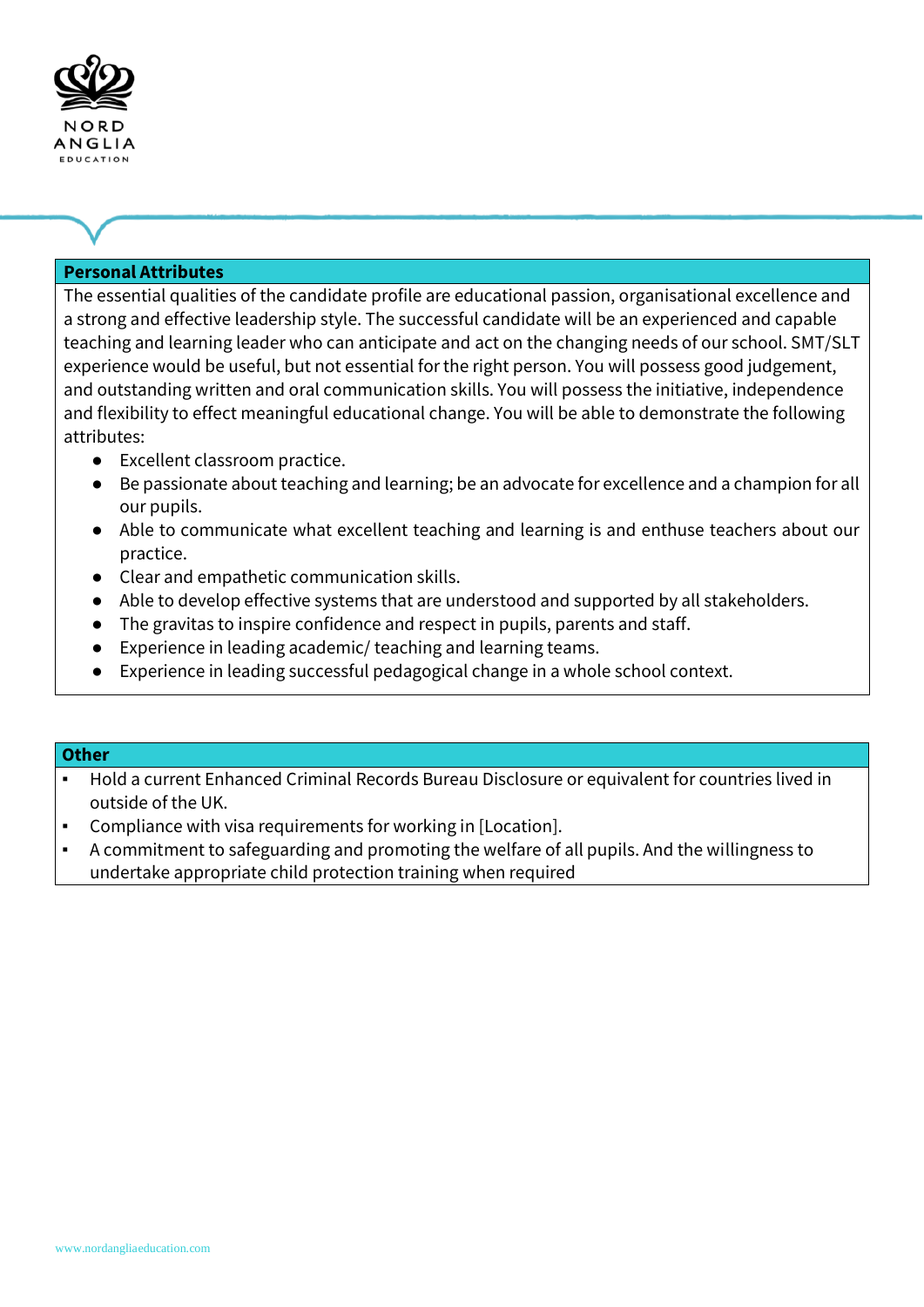

#### **PHILOSOPHY AND VALUES**

# **We are ambitious for our students, our people and our family of schools. We believe that:**

- There is no limit to what every person can achieve.
- Creativity and challenge help us get better every day.
- Learning should be personalised.
- Unique global opportunities enhance the learning experience.
- Student wellbeing should be valued and nurtured

### **The NAE Commitment**

At Nord Anglia Education, we work every day to inspire our schools, our students and our employees to be the best they can be, and we are ambitious for them all to achieve more than they thought possible in their personal, social and academic endeavours. Within our family of schools, this aspiration is underpinned by a commitment to always act with **respect, integrity, openness, courage and ambition.** These qualities are the foundation of how we approach our work and roles within NAE and are shared by everyone in our global family.

# **Promote and embodies** *The CORE 7 Leadership Capabilities:*

- **Accountable**  Establishes a high performing culture and accepts accountability for organisational performance.
- **Strategic**  Leads opportunity and is committed to continuous improvement aligned with the organisational vision and direction
- **Collaborative**  Works collaboratively with others to achieve organisational outcomes
- **Entrepreneurial**  Creates organisational value for diverse stakeholders and achieves commercial success
- **Enabling**  Drives excellence through valuing and developing others
- **Agile**  Achieves personal and organisational success within a changing, dynamic and complex environment
- **Resilient** Demonstrates personal resilience within a demanding environment of high expectations
- Be a positive role-model of our educational values each day
- Feedback as a valued member of the team and the wider organisation